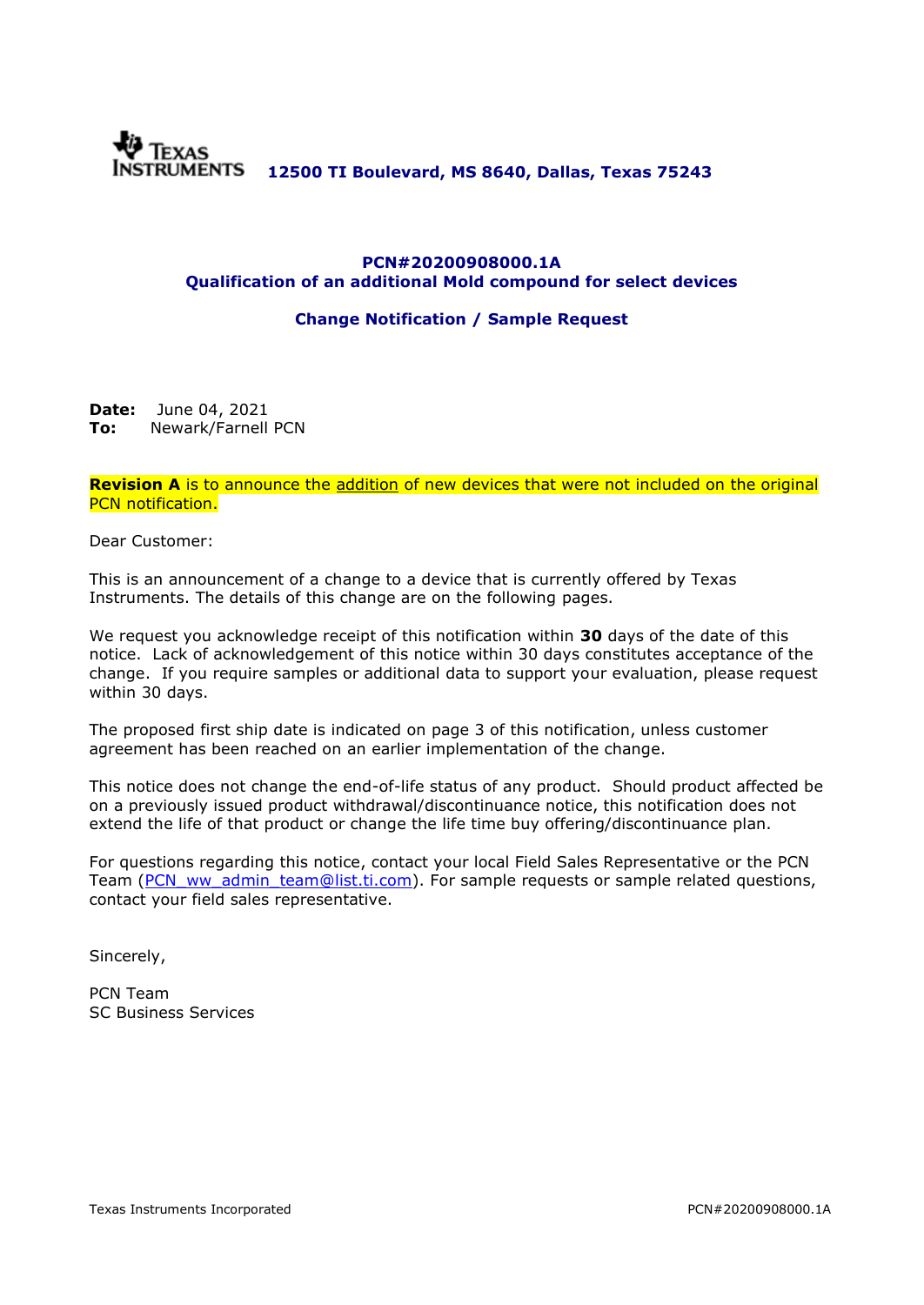### **20200908000.1A Attachment: 1**

### **Products Affected:**

The devices listed on this page are a subset of the complete list of affected devices. According to our records, these are the devices that you have purchased within the past twenty-four (24) months. The corresponding customer part number is also listed, if available.

TL750L05CLPE3 TL750L08CLPE3 null TLE2426CLPE3

# **DEVICE**<br> **CUSTOMER PART NUMBER**<br>
TSOLOSCLPE3

Technical details of this Product Change follow on the next page(s).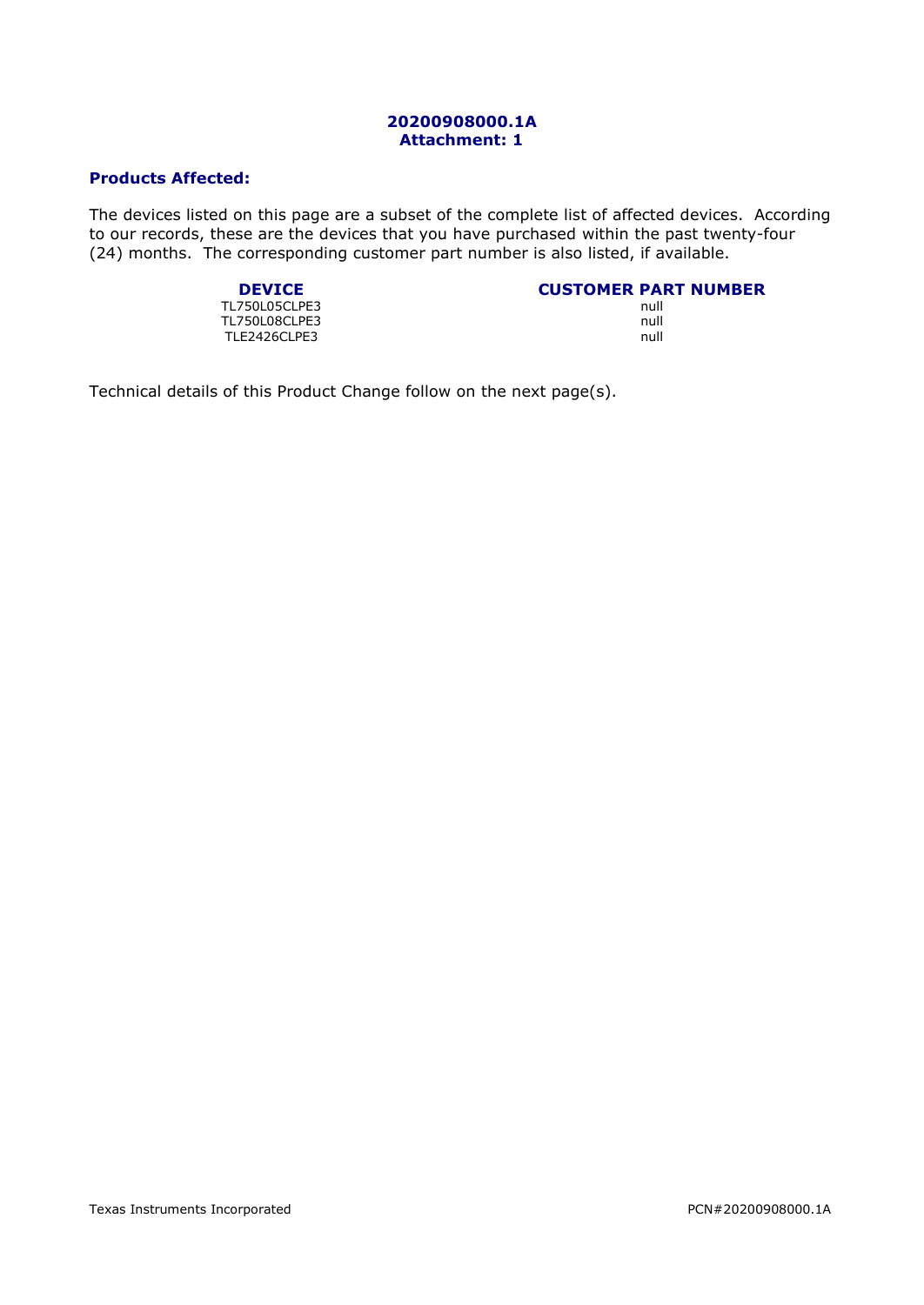| <b>PCN Number:</b>                                                                 |                                                                                                                                         | 20200908000.1A       |                                                                |                                                                                     | <b>PCN Date:</b>                                                                                                                                                                                             | June 4, 2021                               |                                    |  |
|------------------------------------------------------------------------------------|-----------------------------------------------------------------------------------------------------------------------------------------|----------------------|----------------------------------------------------------------|-------------------------------------------------------------------------------------|--------------------------------------------------------------------------------------------------------------------------------------------------------------------------------------------------------------|--------------------------------------------|------------------------------------|--|
| Qualification of an additional Mold compound for select devices<br><b>Title:</b>   |                                                                                                                                         |                      |                                                                |                                                                                     |                                                                                                                                                                                                              |                                            |                                    |  |
| <b>PCN Manager</b><br><b>Customer Contact:</b><br>Dept:<br><b>Quality Services</b> |                                                                                                                                         |                      |                                                                |                                                                                     |                                                                                                                                                                                                              |                                            |                                    |  |
|                                                                                    | <b>Proposed 1st Ship Date:</b>                                                                                                          |                      | Apr. 15, 2021                                                  |                                                                                     | <b>Estimated Sample</b>                                                                                                                                                                                      | <b>Availability:</b>                       | Date provided at<br>sample request |  |
| <b>Change Type:</b>                                                                |                                                                                                                                         |                      |                                                                |                                                                                     |                                                                                                                                                                                                              |                                            |                                    |  |
|                                                                                    | <b>Assembly Site</b>                                                                                                                    |                      |                                                                |                                                                                     | <b>Wafer Bump Site</b><br>Design                                                                                                                                                                             |                                            |                                    |  |
|                                                                                    | <b>Assembly Process</b>                                                                                                                 |                      |                                                                |                                                                                     | <b>Data Sheet</b><br><b>Wafer Bump Material</b>                                                                                                                                                              |                                            |                                    |  |
| $\boxtimes$                                                                        | <b>Assembly Materials</b>                                                                                                               |                      |                                                                |                                                                                     | <b>Wafer Bump Process</b><br>Part number change                                                                                                                                                              |                                            |                                    |  |
|                                                                                    | <b>Mechanical Specification</b>                                                                                                         |                      |                                                                | <b>Wafer Fab Site</b><br><b>Test Site</b>                                           |                                                                                                                                                                                                              |                                            |                                    |  |
|                                                                                    | Packing/Shipping/Labeling                                                                                                               |                      |                                                                |                                                                                     | <b>Test Process</b>                                                                                                                                                                                          |                                            | <b>Wafer Fab Materials</b>         |  |
|                                                                                    |                                                                                                                                         |                      |                                                                |                                                                                     | <b>Wafer Fab Process</b>                                                                                                                                                                                     |                                            |                                    |  |
|                                                                                    |                                                                                                                                         |                      |                                                                |                                                                                     | <b>PCN Details</b>                                                                                                                                                                                           |                                            |                                    |  |
|                                                                                    | <b>Description of Change:</b>                                                                                                           |                      |                                                                |                                                                                     |                                                                                                                                                                                                              |                                            |                                    |  |
|                                                                                    |                                                                                                                                         |                      |                                                                |                                                                                     | Revision A is to announce the addition of new devices that were not included on the original PCN<br>notification. These new devices are highlighted and <b>bolded</b> in the device list below. The expected |                                            |                                    |  |
|                                                                                    |                                                                                                                                         |                      |                                                                |                                                                                     | first shipment date for these new devices will be 90 days from this notice for these newly added                                                                                                             |                                            |                                    |  |
| devices only.                                                                      |                                                                                                                                         |                      |                                                                |                                                                                     |                                                                                                                                                                                                              |                                            |                                    |  |
|                                                                                    |                                                                                                                                         |                      |                                                                |                                                                                     |                                                                                                                                                                                                              |                                            |                                    |  |
|                                                                                    |                                                                                                                                         |                      |                                                                |                                                                                     | This PCN is to inform of an additional mold compound qualification for the devices in the product                                                                                                            |                                            |                                    |  |
|                                                                                    | affected section as follows:                                                                                                            |                      |                                                                |                                                                                     |                                                                                                                                                                                                              |                                            |                                    |  |
|                                                                                    |                                                                                                                                         | What                 |                                                                | <b>Current</b>                                                                      |                                                                                                                                                                                                              |                                            | <b>Additional</b>                  |  |
|                                                                                    |                                                                                                                                         | <b>Mold Compound</b> |                                                                | SID#R-01 or                                                                         |                                                                                                                                                                                                              |                                            |                                    |  |
|                                                                                    |                                                                                                                                         |                      |                                                                |                                                                                     | <b>SID#R-35</b><br>SID#402042101                                                                                                                                                                             |                                            |                                    |  |
| <b>Reason for Change:</b>                                                          |                                                                                                                                         |                      |                                                                |                                                                                     |                                                                                                                                                                                                              |                                            |                                    |  |
|                                                                                    | Continuity of supply                                                                                                                    |                      |                                                                |                                                                                     |                                                                                                                                                                                                              |                                            |                                    |  |
|                                                                                    |                                                                                                                                         |                      |                                                                |                                                                                     | Anticipated impact on Form, Fit, Function, Quality or Reliability (positive / negative):                                                                                                                     |                                            |                                    |  |
| None                                                                               |                                                                                                                                         |                      |                                                                |                                                                                     |                                                                                                                                                                                                              |                                            |                                    |  |
|                                                                                    |                                                                                                                                         |                      |                                                                | <b>Anticipated impact on Material Declaration</b>                                   |                                                                                                                                                                                                              |                                            |                                    |  |
|                                                                                    | No Impact to the                                                                                                                        | $\boxtimes$          |                                                                |                                                                                     | Material Declarations or Product Content reports are driven from                                                                                                                                             |                                            |                                    |  |
| <b>Material Declaration</b>                                                        |                                                                                                                                         |                      | production data and will be available following the production |                                                                                     |                                                                                                                                                                                                              |                                            |                                    |  |
|                                                                                    |                                                                                                                                         |                      |                                                                | release. Upon production release the revised reports can be                         |                                                                                                                                                                                                              |                                            |                                    |  |
| obtained from the TI ECO website.                                                  |                                                                                                                                         |                      |                                                                |                                                                                     |                                                                                                                                                                                                              |                                            |                                    |  |
| <b>Changes to product identification resulting from this PCN:</b>                  |                                                                                                                                         |                      |                                                                |                                                                                     |                                                                                                                                                                                                              |                                            |                                    |  |
| None                                                                               |                                                                                                                                         |                      |                                                                |                                                                                     |                                                                                                                                                                                                              |                                            |                                    |  |
|                                                                                    | <b>Product Affected:</b>                                                                                                                |                      |                                                                |                                                                                     |                                                                                                                                                                                                              |                                            |                                    |  |
| BQ2022ALPR                                                                         |                                                                                                                                         |                      | LM4040D82ILP                                                   |                                                                                     | TL431AILPRE3-J                                                                                                                                                                                               |                                            | TLV431CLPE3                        |  |
| <b>BQ2026LPR</b>                                                                   |                                                                                                                                         |                      | LM4040D82ILPR                                                  |                                                                                     | TL431BCLP                                                                                                                                                                                                    | TLV431CLPR                                 |                                    |  |
|                                                                                    |                                                                                                                                         |                      | LM4041C12ILP                                                   |                                                                                     |                                                                                                                                                                                                              |                                            | TLV431ILP                          |  |
|                                                                                    |                                                                                                                                         |                      | LM4041C12ILPR                                                  |                                                                                     |                                                                                                                                                                                                              |                                            | TLV431ILPE3                        |  |
|                                                                                    |                                                                                                                                         |                      |                                                                |                                                                                     |                                                                                                                                                                                                              |                                            | TLV431ILPR                         |  |
|                                                                                    |                                                                                                                                         |                      |                                                                |                                                                                     |                                                                                                                                                                                                              |                                            |                                    |  |
|                                                                                    |                                                                                                                                         |                      |                                                                |                                                                                     |                                                                                                                                                                                                              |                                            |                                    |  |
|                                                                                    |                                                                                                                                         |                      |                                                                |                                                                                     |                                                                                                                                                                                                              |                                            |                                    |  |
| LM285LPRE3-1-2                                                                     |                                                                                                                                         |                      | LM4041D12ILP                                                   |                                                                                     |                                                                                                                                                                                                              |                                            | TLVH431AILPR                       |  |
|                                                                                    | LM285LP-1-2<br>LM285LP-2-5<br><b>LM285LPE3-1-2</b><br>LM4041CILP<br><b>LM285LPE3-2-5</b><br>LM4041CILPE3<br>LM285LPR-2-5<br>LM4041CILPR |                      |                                                                | TL431BCLPE3<br>TL431BCLPR<br>TL431BILP<br>TL431BILPE3<br>TL431BILPR<br>TL431BILPRE3 |                                                                                                                                                                                                              | TLVH431ACLP<br>TLVH431ACLPR<br>TLVH431AILP |                                    |  |
| <b>LM285LPRE3-2-5</b>                                                              |                                                                                                                                         |                      | <b>LM4041D12ILPE3</b>                                          |                                                                                     | TL431BQLP                                                                                                                                                                                                    |                                            |                                    |  |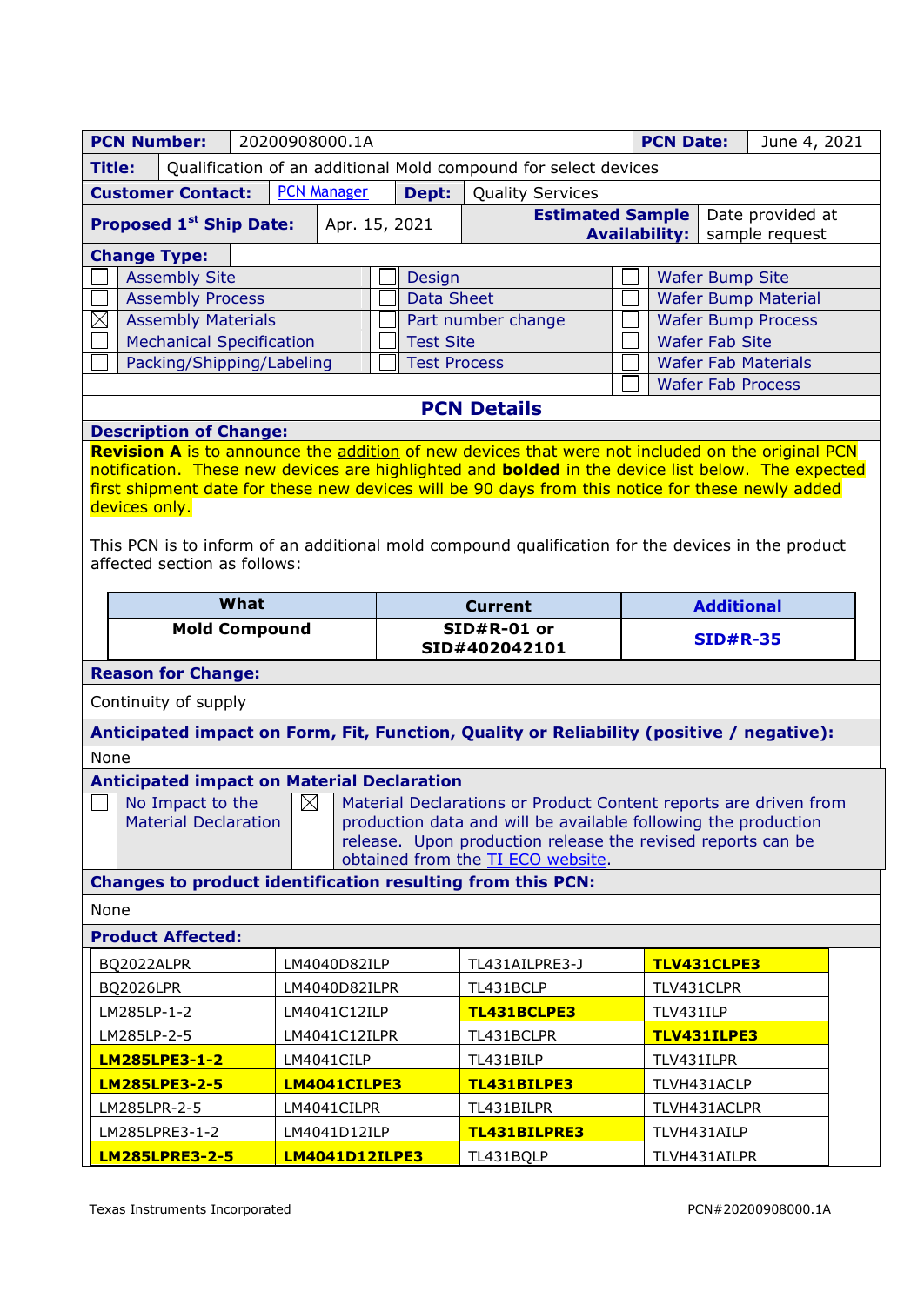| LM317LCLP              | LM4041D12ILPR         | TL431BQLPM          | TLVH431AQLP           |
|------------------------|-----------------------|---------------------|-----------------------|
| LM317LCLPR             | LM4041DILP            | TL431BQLPME3        | TLVH431AQLPR          |
| LM317LCLPRE3           | LM4041DILPR           | TL431BQLPR          | TLVH431BCLP           |
| LM317LILP              | LP2950-30LP           | TL431BQLPRE3        | TLVH431BCLPR          |
| LM317LILPR             | LP2950-30LPR          | TL431CLP            | TLVH431BILP           |
| LM336BLP-2-5           | <b>LP2950-30LPRE3</b> | TL431CLPE3          | TLVH431BILPR          |
| <b>LM336BLPE3-2-5</b>  | LP2950-33LPE3         | TL431CLPE3-J        | TLVH431BQLP           |
| LM336BLPR-2-5          | LP2950-33LPRE3        | TL431CLPM           | TLVH431BQLPE3         |
| LM336LP-2-5            | LP2950-50LPRE3        | TL431CLPME3         | TLVH431BQLPR          |
| <b>LM336LPE3-2-5</b>   | LT1009CLP             | TL431CLPME3-J       | TLVH431CLP            |
| LM336LPR-2-5           | LT1009CLPE3           | TL431CLPR           | TLVH431CLPE3          |
| LM385BLP-1-2           | LT1009CLPM            | TL431CLPRE3         | TLVH431CLPR           |
| LM385BLP-2-5           | LT1009CLPR            | TL431CLP-Z          | TLVH431ILP            |
| <b>LM385BLPE3-1-2</b>  | LT1009ILP             | TL431ILP            | TLVH431ILPR           |
| <b>LM385BLPE3-2-5</b>  | LT1009ILPR            | TL431ILPE3          | TLVH431QLP            |
| LM385BLPR-1-2          | LT1009ILPRE3          | TL431ILPR           | TLVH431QLPR           |
| LM385BLPR-2-5          | MC79L05ACLP           | TL431ILPRE3         | UA78L02ACLP           |
| <b>LM385BLPRE3-1-2</b> | MC79L05ACLPE3         | TL750L05CLP         | UA78L02ACLPE3         |
| LM385LP-1-2            | MC79L05ACLPR          | TL750L05CLPE3       | UA78L05ACLP           |
| LM385LP-2-5            | MC79L12ACLP           | TL750L05CLPR        | UA78L05ACLPE3         |
| <b>LM385LPE3-2-5</b>   | MC79L12ACLPE3         | TL750L05CLPRE3      | UA78L05ACLPM          |
| LM385LPR-1-2           | MC79L12ACLPR          | <b>TL750L08CLP</b>  | UA78L05ACLPME3        |
| LM385LPR-2-5           | MC79L12ACLPRE3        | TL750L08CLPE3       | UA78L05ACLPR          |
| <b>LM385LPRE3-1-2</b>  | MC79L12CLP            | <b>TL750L10CLP</b>  | UA78L05ACLPRE3        |
| LM4040C10ILP           | MC79L15ACLP           | TL750L10CLPR        | UA78L05AILP           |
| LM4040C10ILPR          | MC79L15ACLPE3         | <b>TL750L12CLP</b>  | UA78L05AILPE3         |
| LM4040C20ILP           | MC79L15ACLPR          | <b>TL7757CLP</b>    | UA78L05AILPR          |
| <b>LM4040C20ILPE3</b>  | MC79L15ACLPRE3        | <b>TL7757CLPE3</b>  | <b>UA78L05AILPRE3</b> |
| LM4040C20ILPR          | SN1102023LP           | TL7757CLPR          | UA78L05CLP            |
| LM4040C25ILP           | SN1102023LPB          | <b>TL7757ILP</b>    | UA78L05CLPE3          |
| LM4040C25ILPR          | <b>TL1431CLP</b>      | <b>TL7757ILPE3</b>  | UA78L05CLPR           |
| LM4040C30ILP           | <b>TL1431CLPE3</b>    | TL7757ILPR          | UA78L06ACLP           |
| LM4040C30ILPE3         | TL1431CLPME3          | TLE2425CLP          | UA78L06ACLPE3         |
| LM4040C30ILPR          | TL1431CLPR            | TLE2425ILP          | UA78L06ACLPR          |
| LM4040C41ILP           | TL1431CLPRE3          | TLE2426CLP          | UA78L06ACLPRE3        |
| LM4040C41ILPR          | TL317CLP              | <b>TLE2426CLPE3</b> | UA78L08ACLP           |
| LM4040C50ILP           | TL317CLPE3            | TLE2426CLPR         | UA78L08ACLPE3         |
| LM4040C50ILPE3         | TL317CLPR             | TLE2426ILP          | UA78L08ACLPR          |
| LM4040C50ILPR          | TL317CLPRE3           | TLE2426ILPR         | UA78L08ACLPRE3        |
| LM4040C82ILP           | <b>TL317LP</b>        | TLV431ACLP          | UA78L09ACLP           |
| LM4040C82ILPR          | TL430CLP              | TLV431ACLPE3        | UA78L09ACLPE3         |
| LM4040D10ILP           | TL430CLPE3            | TLV431ACLPR         | UA78L09ACLPR          |
| LM4040D20ILPR          | TL431ACLP             | TLV431AILP          | UA78L09ACLPRE3        |
| LM4040D20ILPRE3        | TL431ACLPE3           | TLV431AILPE3        | UA78L10ACLP           |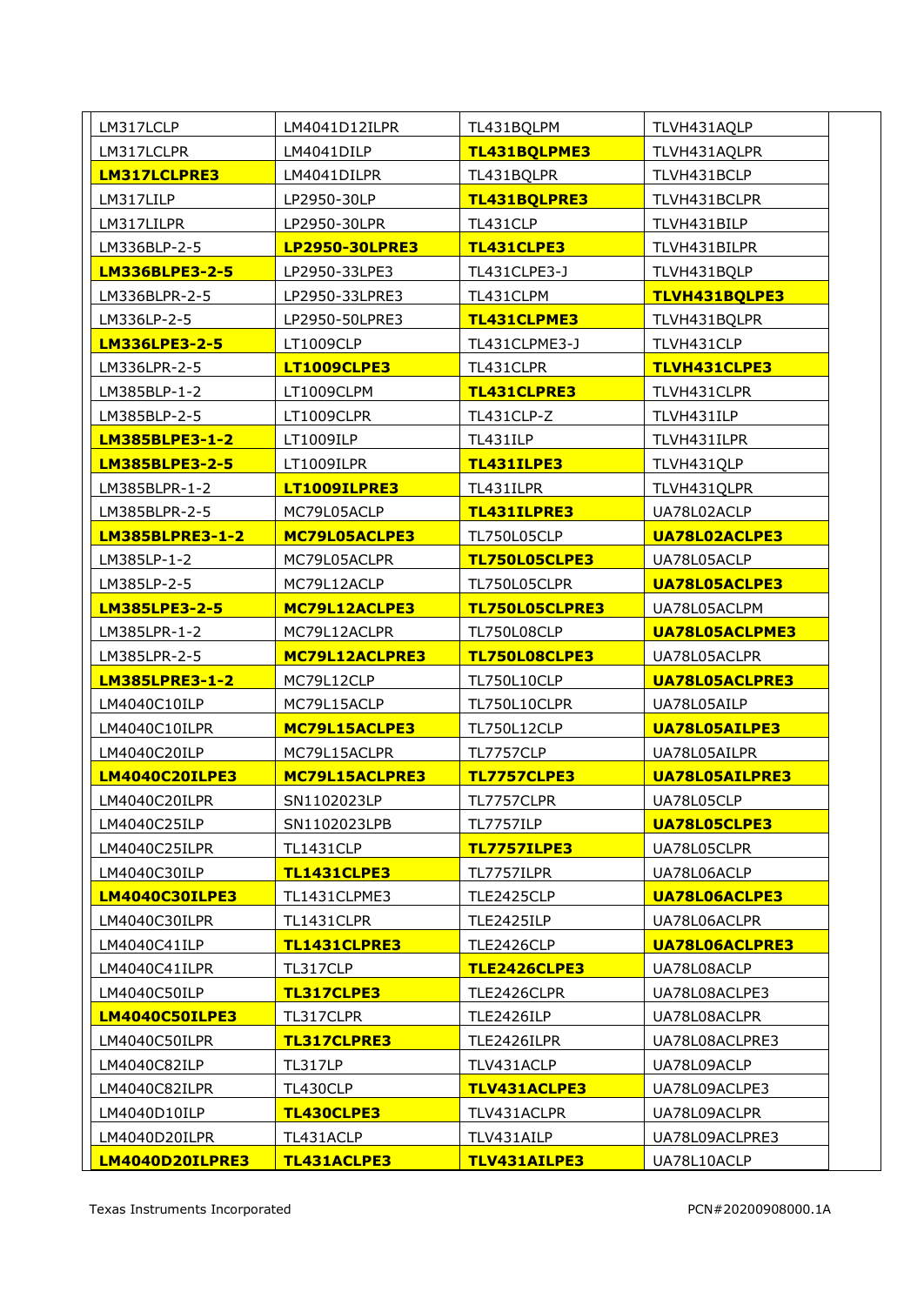| LM4040D25ILP          | TL431ACLPM   | TLV431AILPM   | UA78L10ACLPE3  |
|-----------------------|--------------|---------------|----------------|
| LM4040D25ILPR         | TL431ACLPME3 | TLV431AILPR   | UA78L10ACLPR   |
| LM4040D30ILP          | TL431ACLPR   | TLV431AILPRE3 | UA78L10ACLPRE3 |
| LM4040D30ILPR         | TL431ACLPRE3 | TLV431BCLP    | UA78L12ACLP    |
| LM4040D30ILPRE3       | TL431ACLP-Z  | TLV431BCLPR   | UA78L12ACLPE3  |
| LM4040D41ILP          | TL431AILP    | TLV431BILP    | UA78L12ACLPM   |
| <b>LM4040D41ILPE3</b> | TL431AILPE3  | TLV431BILPR   | UA78L12ACLPR   |
| LM4040D41ILPR         | TL431AILPM   | TLV431BILPRE3 | UA78L15ACLP    |
| LM4040D50ILP          | TL431AILPME3 | TLV431BOLP    | UA78L15ACLPE3  |
| LM4040D50ILPR         | TL431AILPR   | TLV431BOLPR   | UA78L15ACLPR   |
| LM4040D50ILPRE3       | TL431AILPRE3 | TLV431CLP     | UA78L15ACLPRE3 |



**TI Information Selective Disclosure** 

### **Qualification Results** Data Displayed as: Number of lots / Total sample size / Total failed

| <b>Type</b>  | <b>Test Name / Condition</b>        | <b>Duration</b>             | <b>Qual Device:</b><br>SN1102023LP | <b>Qual Device:</b><br><b>TL1431CLP</b> | <b>Qual Device:</b><br><b>TLE2426ILP</b> |
|--------------|-------------------------------------|-----------------------------|------------------------------------|-----------------------------------------|------------------------------------------|
| <b>BHAST</b> | Biased HAST, 130C                   | 96 Hours                    |                                    | 3/231/0                                 |                                          |
| <b>UHAST</b> | Unbiased HAST, 130C                 | 96 Hours                    | 3/231/0                            | 3/231/0                                 | 3/231/0                                  |
| <b>TC</b>    | Temperature Cycle, -65C/150C        | 500 Cycles                  | 3/231/0                            | 3/231/0                                 | 3/231/0                                  |
| <b>HTSL</b>  | High Temperature Storage Bake, 170C | 420 Hours                   | 3/231/0                            | 3/231/0                                 | 3/231/0                                  |
| ED           | <b>Electrical Characterization</b>  | Per datasheet specification |                                    | 1/30/0                                  |                                          |
| MQ           | Manufacturability (Assembly)        | Per mfg. site specification | 3/PASS                             | 3/PASS                                  | 3/PASS                                   |
| <b>PD</b>    | <b>Physical Dimensions</b>          | Per mechanical drawing      |                                    |                                         | 3/15/0                                   |
| <b>PKG</b>   | Solder Heat, 260C                   | 10 Seconds                  | 3/66/0                             | 3/66/0                                  | 3/66/0                                   |
| п            | <b>Lead Pull</b>                    | Leads                       |                                    |                                         | 3/84/0                                   |
| VM           | Visual / Mechanical                 | Per mfg. site specification | ٠                                  | $\overline{\phantom{a}}$                | 3/984/0                                  |
| <b>XRAY</b>  | X-ray                               | (top side only)             | 3/15/0                             | 3/15/0                                  | 3/15/0                                   |
| <b>FLAM</b>  | Flammability                        | Method $A - UL94 V - 0$     | ٠                                  | $\sim$                                  | 3/PASS                                   |
| <b>YLD</b>   | FTY and Bin Summary                 |                             | 3/PASS                             | 3/PASS                                  | 3/PASS                                   |

- The following are equivalent HTSL options based on an activation energy of 0.7eV: 150C/1000 Hours, and 170C/420 Hours<br>- The following are equivalent Temp Cycle options per JESD47: -55C/125C/700 Cycles and -65C/150C/500 C

Quality and Environmental data is available at TI's external Web site: http://www.ti.com/

### Green/Pb-free Status:

Qualified Pb-Free (SMT) and Green

For questions regarding this notice, e-mails can be sent to the contacts shown below or your local Field Sales Representative.

| Location     | E-Mail                         |
|--------------|--------------------------------|
| <b>USA</b>   | PCNAmericasContact@list.ti.com |
| Europe       | PCNEuropeContact@list.ti.com   |
| Asia Pacific | PCNAsiaContact@list.ti.com     |
| WW PCN Team  | PCN ww admin team@list.ti.com  |

## **IMPORTANT NOTICE AND DISCLAIMER**